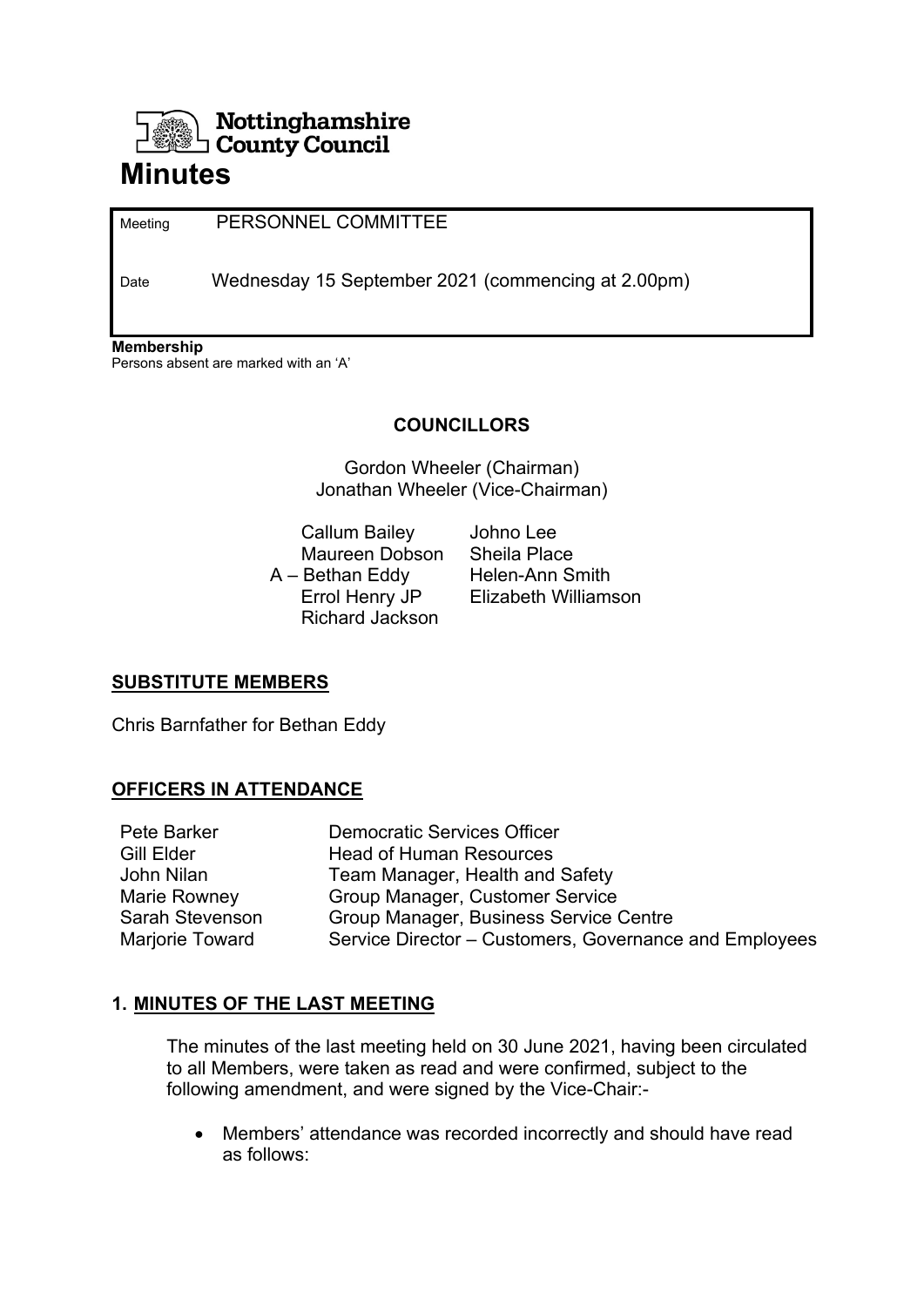Gordon Wheeler (Chairman) Jonathan Wheeler (Vice-Chairman)

 Callum Bailey Johno Lee Maureen Dobson Sheila Place Bethan Eddy Helen-Ann Smith Richard Jackson

A - Errol Henry JP Elizabeth Williamson

## **SUBSTITUTE MEMBERS**

Jim Creamer for Errol Henry

## **2. APOLOGIES FOR ABSENCE**

The following apology for absence was received:

• Councillor Bethan Eddy (Other)

# **3. DECLARATIONS OF INTEREST**

None.

## **4. NOTTINGHAMSHIRE COUNTY COUNCIL WORKFORCE PROFILE INFORMATION 2021**

#### **RESOLVED 2021/20**

That the publication of the annual Workforce Information Report 2021 on the Council's public website be approved in compliance with the Council's statutory public sector duty.

## **5. UPDATE ON NOTTINGHAMSHIRE COUNTY COUNCIL'S CORPORATE EQUALITIES AND EQUALITIES ACTION PLAN**

#### **RESOLVED 2021/21**

- 1) That the Equalities Action Plan be approved.
- 2) That an update on progress be received and the status of various actions be reviewed in March 2022.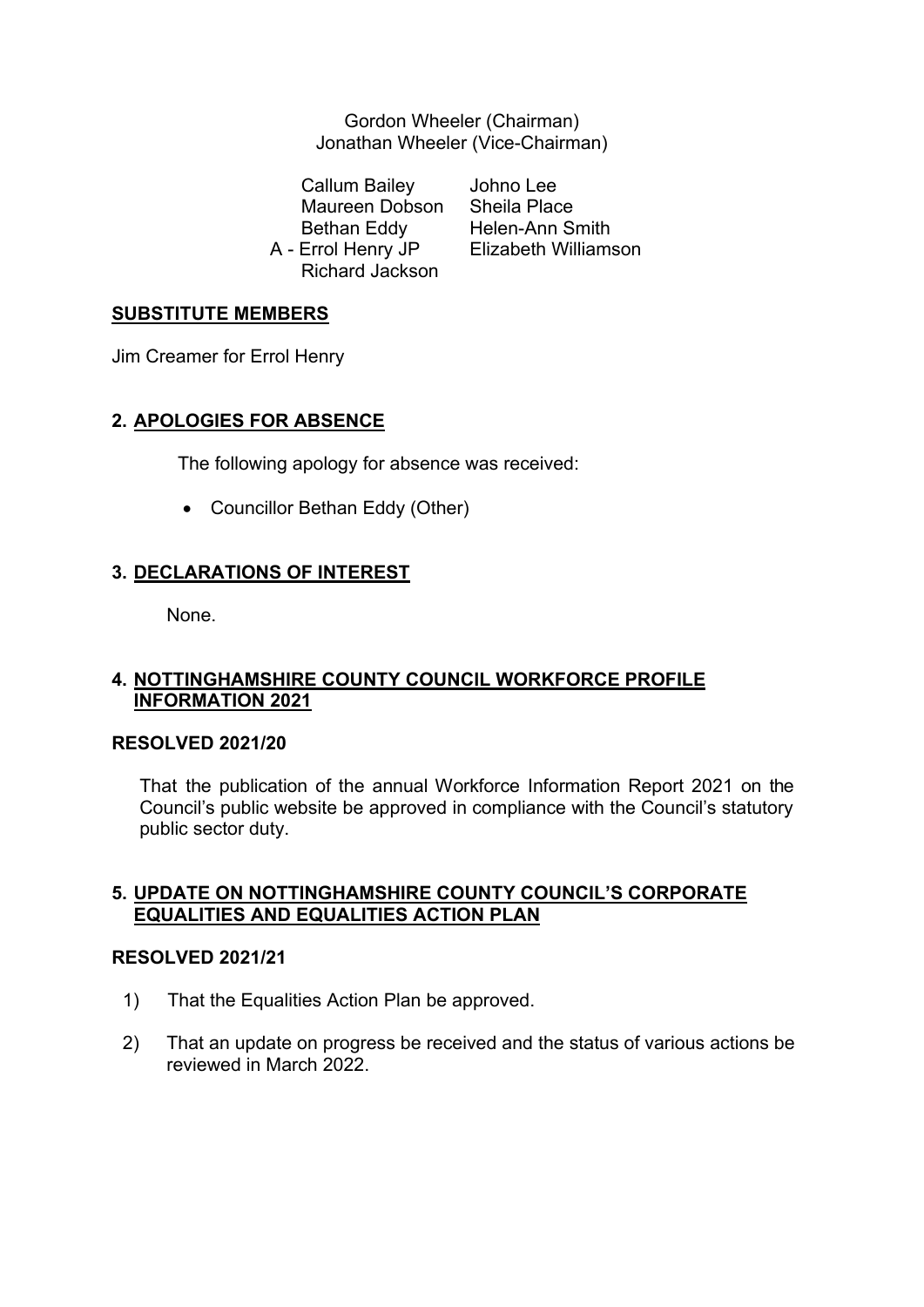# **6. DISABILITY CONFIDENT LEADER ACCREDITATION**

## **RESOLVED 2021/22**

- 1) That support for the Council's application to become a Disability Confident Leader be renewed.
- 2) That the content of the validation template to be submitted to the Department of Work and Pensions to be considered as part of the accreditation process be acknowledged.
- 3) That a further report to a future Committee meeting be submitted providing the outcome of our submission and outlining any further actions required in support of our ongoing commitment to providing a fully inclusive workforce.

# **7. HEALTH AND SAFETY SIX MONTHLY UPDATE**

## **RESOLVED 2021/23**

- 1) That the work of the Health and Safety team in achieving the ISO 45001 standard be recognised and the work underway to work towards the ISO 45003 standard be supported.
- 2) That the action plan attached as Appendix A to the report be approved.
- 3) That a further Health and Safety update report be received in six months.

## **8. NOTTINGHAMSHIRE COUNTY COUNCIL WORKFORCE AVAILABILITY, SICKNESS ABSENCE MONITORING AND SUPPORT TO MAINTAIN EMPLOYEE HEALTH AND WELLBEING**

## **RESOLVED 2021/24**

- 1) That the work to deliver the identified actions in the Employee Health and Wellbeing Action Plan continue and the inclusion of any additions arising from the relevant workstream of the Workforce Resilience and Recovery Group be approved.
- 2) That a further report be received in November 2021 to provide information on Quarter 2 2021/22 absence figures and workforce availability.